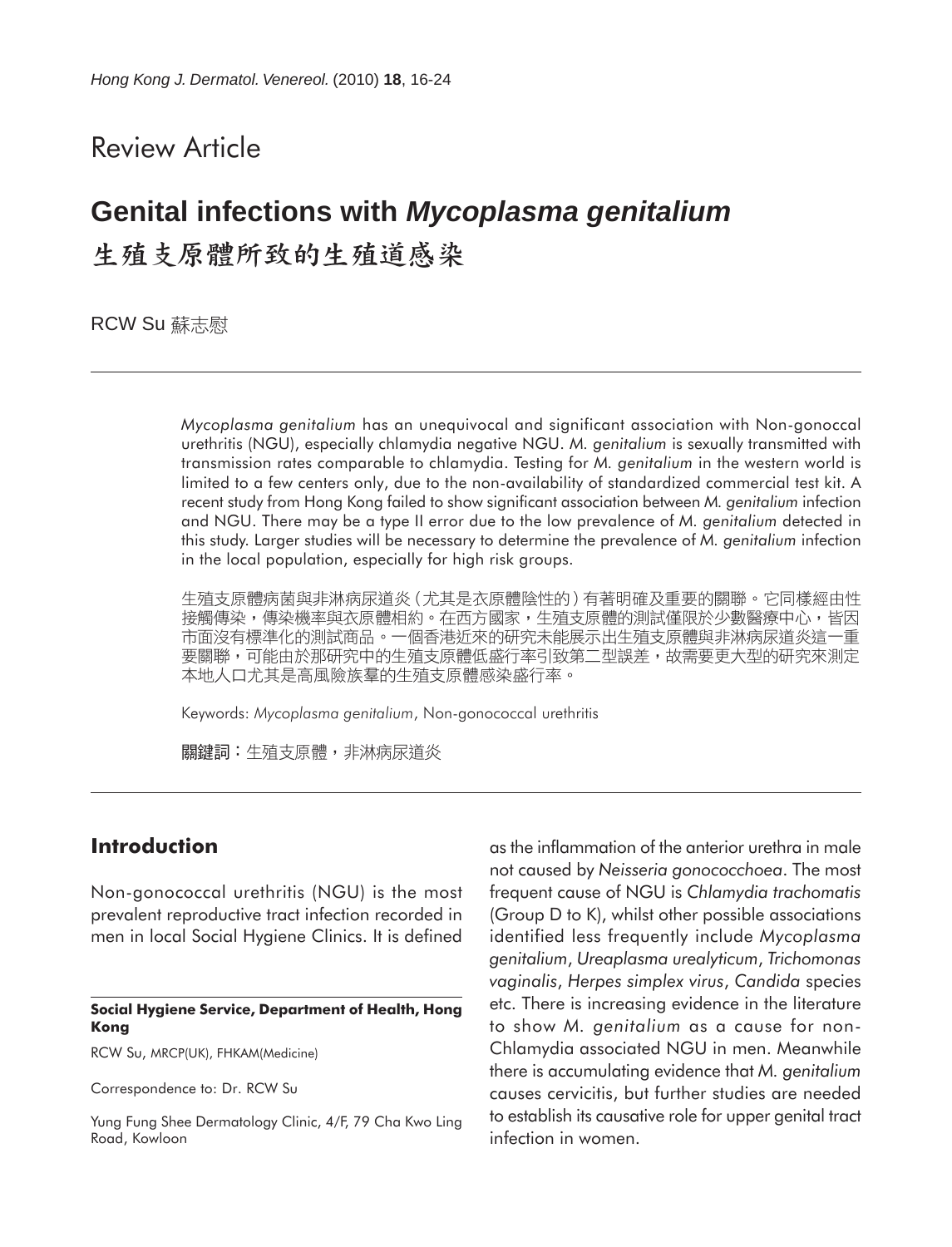The first-line treatment for NGU is tetracycline which is effective against Chlamydia, the most common cause of NGU. *M. genitalium* NGU is however more responsive to azithromycin than tetracyline. Therefore there are clinical and public health relevance in better knowing and defining the role of *M. genitalium* in NGU.

## **1) Mycoplasma genitalium as a cause of disease in men**

The traditional Koch's postulates are not well suited to investigate the aetiology of syndromes such as urethritis that may have several different causes.<sup>1</sup> Therefore a modification of Koch's postulates has been suggested (Table 1).2 This has formed the basis for evaluating evidence on the causative role of mycoplasmas in genital tract infection.3

## *a) Epidemiology*

*Mycoplasma genitalium* was first isolated in 1980 from 2 of 13 men with NGU.4 Epidemiological studies have been few for more than a decade since the discovery of *M. genitalium*, because of difficulty in culturing the organism. The development of sensitive and specific polymerase chain reaction (PCR) assays in the early 1990's has made clinical studies possible. A significant number of publications from around the world have shown a strong association between *M. genitalium* and NGU, independent of *C. trachomatis* (Table 2).

In a review of 19 studies retrieved from Medline search, *M. genitalium* was positive in 21% (436/ 2069) of patients with NGU as compared to 6.7% (121/1810) without NGU. This resulted in a pooled OR of 3.8 (95%Cl 3.0-4.9, p $<$ 0.0001) $^{\text{3}}$ In all studies, *M. genitalium* has been detected more often in men with NGU than in those without.

In 15 studies, the prevalence of *M. genitalium* was 19.2% in the NGU group compared to a *C. trachomatis* prevalence of 28%. *M. genitalium* was found less often in the chlamydial NGU (12.9%, 62/479) than in the non-chlamydial NGU (21.7%, 267/1233) (p<0.0001, Fischer's exact test). Thus *M. genitalium* behaves largely independent of *C. trachomatis* as an aetiological agent causing NGU.3

## *b) Antibody response*

Cross reactions between *M. pneumoniae* and *M. genitalium* have hindered the usage of serology for diagnosis and epidemiological studies. Taylor-Robinson observed >4 fold rise in *M. genitalium* antibodies in 29% of patients with NGU and 12% of those without, but the correlation between antibody response and urethral detection of *M. genitalium* was not very convincing.<sup>12</sup>

Wang studied the seroprevalence of *M. genitalium* antibodies in different populations with ELISA to lipid associated membrane proteins (LAMP).<sup>13</sup> Serum and urine specimens were collected from 104 patients and 38% (40/104) were found to have antibodies to *M. genitalium*. Of these 38% (15/40) were urine PCR positive for *M. genitalium*, indicating that antibodies from previous exposure were persisting. However none of the 64 who were negative for mycoplasma antibodies was urine PCR positive, indicating that LAMP-ELISA is a sensitive test.

Although further studies are required, the second of the modified Koch's postulates appears partially fulfilled (Table 3).

## *c) Effect of treatment*

Tetracyclines have been the drug of choice for treatment of NGU in most countries because of low cost and good clinical efficacy towards *C. trachomatis* infections. However in vitro antibiotic susceptibility studies indicate that *M. genitalium* are more susceptible to macrolides than tetracyclines.14 Clinical studies showed that tetracycline treatment for chlamydial NGU did not always eradicate *M. genitalium*. 15,16

One study found that all men (7/7) who had *M. genitalium* detected after doxycycline treatment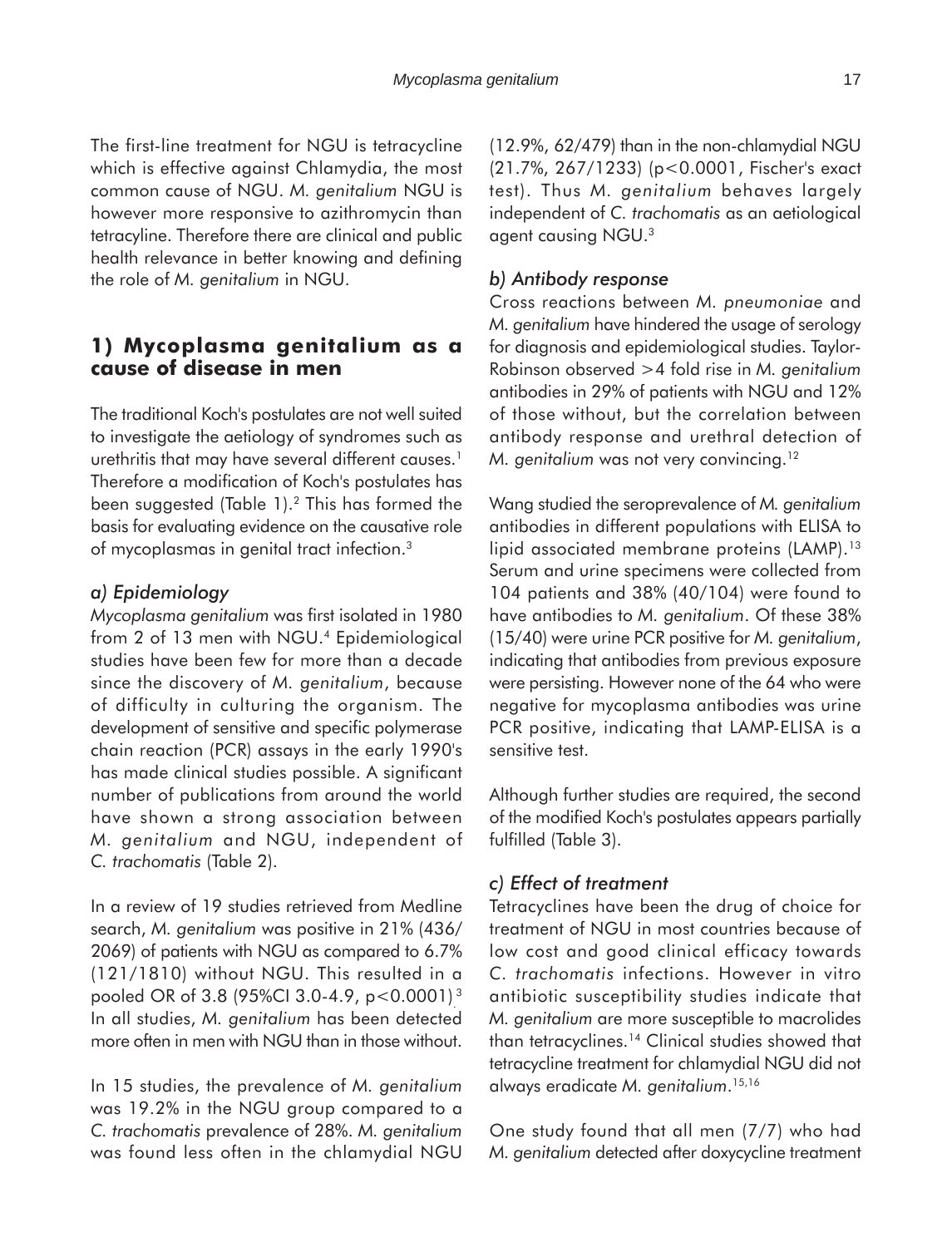| Epidemiology                 | The organism should be detected more frequently and in larger numbers from patients<br>with disease than from those without.    |  |  |
|------------------------------|---------------------------------------------------------------------------------------------------------------------------------|--|--|
| Antibody response            | This should be demonstrated in infected host.                                                                                   |  |  |
| <b>Response to treatment</b> | Clinical and microbiological cure after treatment with an antimicrobial agent which<br>the organism is susceptible in vitro.    |  |  |
| Transmissibility             | The organism should infect an animal host from which they can be recovered, and<br>produce disease similar to that seen in man. |  |  |

Table 1. Modified Henle-Koch postulates<sup>2</sup>

| Table 2. Recent publications on association of M. genitalium with NGU |  |  |  |  |  |  |  |
|-----------------------------------------------------------------------|--|--|--|--|--|--|--|
|-----------------------------------------------------------------------|--|--|--|--|--|--|--|

|                                                                | <b>Symptomatic NGU cases</b><br>$(>=5$ PML on smear) | Asymptomatic controls | <b>Symptomatic cases</b><br>versus controls |
|----------------------------------------------------------------|------------------------------------------------------|-----------------------|---------------------------------------------|
| Leung et al <sup>5</sup><br>2006<br>UK                         | 302                                                  | 378                   | 11 vs $2\%$ (p < 0.001)                     |
| Mena et al <sup>6</sup><br>2002<br>New Orleans, US             | 97                                                   | 184                   | 21 vs $8\%$ (p < 0.002)                     |
| Morency et al <sup>7</sup><br>2001<br>Central African Republic | 136                                                  | 100                   | 42 vs $15\%$ (p < 0.001)                    |
| Totten et al <sup>8</sup><br>2001<br>Seattle, US               | 121                                                  | 117                   | 22 vs $4\%$ (p < 0.01)                      |
| Johannisson et al <sup>9</sup><br>2000<br>Sweden               | 115                                                  | 118                   | 15 vs $1\%$ (p < 0.001)                     |
| Janier et al <sup>10</sup><br>1995<br>Paris                    | 100                                                  | 96                    | 29 vs 9% ( $p < 0.001$ )                    |
| Horner et al <sup>11</sup><br>1993<br>UK                       | 103                                                  | 53                    | 23 vs $6\%$ (p=0.006)                       |

**Table 3.** Summary on strength of evidence that *M. genitalium* has a causative role in genital tract disease

|                            | <b>Non-gonoccal Urethritis</b> | <b>Cervicitis</b> | <b>Pelvic Inflammatory Disease</b> |
|----------------------------|--------------------------------|-------------------|------------------------------------|
| Epidemiology               | $+++$                          |                   |                                    |
| Antibody response          | ┿                              |                   |                                    |
| <b>Effect of treatment</b> | +                              |                   |                                    |
| <b>Transmissibility</b>    |                                |                   |                                    |

+++Strong evidence with meta-analysis and many controlled studies; ++Moderate evidence with few controlled studies +Weak evidence with isolated studies; ?No significant evidence found yet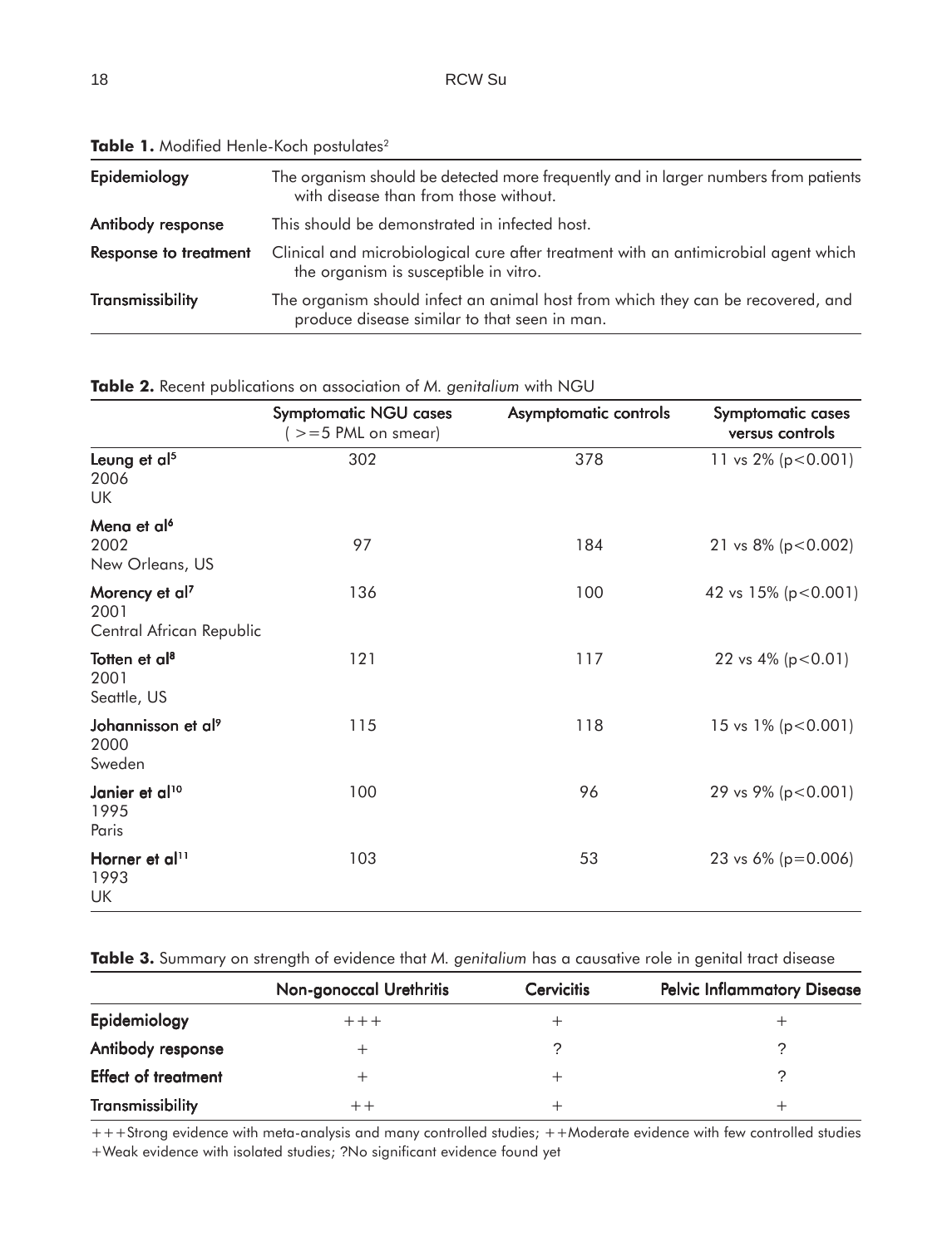had urethritis at follow up.15,16 A second study found that 63% (10/16) of men treated with tetracyclines were *M. genitalium* positive at follow up.<sup>17</sup> These patients' symptoms responded to treatment, but urethritis remained. Another 6 men treated with azithromycin were all PCR negative at follow up  $(p=0.015).$ <sup>17</sup>

Due to diversity in dosages of tetracyclines and azithromycin used in published studies, randomised controlled trials are necessary to compare efficacy of doxycycline (100 mg BD for 7 days) and azithromycin (1 g as single dose) as recommended in clinical effectiveness guidelines.18

Although published studies were small, there appeared to be a strong correlation between eradication of *M. genitalium* and clinical cure. Patients with microbiological treatment failure appeared to have recurrent or persistent disease (Table 3).

### *d) Transmissibility*

Animal studies of male urethritis caused by *M. genitalium* were performed in chimpanzees. In one study, 4 chimpanzees were inoculated intra-urethrally with G37 stain of *M. genitalium*. 19 Two of the chimpanzees became persistently infected for 13 weeks. They developed an antibody response and a urethral inflammatory response. In a second study, 6 chimpanzees were inoculated with strains re-isolated from the two chimpanzees in the first study.20 All of the 6 chimpanzees became infected.

In a study of 39 men with NGU (index patients) and their female partners, *C. trachomatis* was detected in 43% (6/14) female partners of *C. trachomatis* positive men, and 11% (4/37) female partners of *C. trachomatis* negative men. *M. genitalium* was detected in 58% (7/12) female partners of *M. genitalium* positive men, and 10% (2/22) female partners of *M. genitalium* negative men. The concordance rate for *M. genitalium* is as at least as high as that for *C. trachomatis*. 21 Thus *M. genitalium* appears at least as efficiently

transmitted as *C. trachomatis* by human sexual transmission. Consistent condom use reduces the risk of *M. genitalium* infection compared with those who never used condoms.<sup>22</sup>

In summary, *M. genitalium* satisfies most of the modified Koch's criteria for its causative role in NGU in men (Table 3). *M. genitalium* DNA has been found in the urethra of men with epididymitis, and in prostatic tissue of men with prostatitis. Further studies are necessary to see if *M*. *genitalium* is associated, perhaps causally with acute or chronic prostatitis, epididymo-orchitis, neonatal disease and reactive arthritis.

## **2)** *M. genitalium* **as a cause of disease in women**

#### *a) Epidemiology*

One US study found that after excluding women infected with *N. gonorrhoeae* and *C. trachomatis*, women with mucopurulent cervicitis were 3.1 times more likely to be infected with *M. genitalium* than those without cervicitis.<sup>23</sup>

In a Swedish study, urethritis and/or cervicitis was defined by >5 PMN/hpf and >30 PMN/hpf respectively. Among 445 women attending STD clinic, *M. genitalium* PCR was positive in 9.7% (21/217) women with cervicitis/urethritis as compared with 2.6% (6/228) without  $(p=0.003)$ . <sup>24</sup> The overall prevalence of *M. genitalium* was 6.3%.25

Pelvic inflammatory disease (PID) is a more severe disease, with loss of working days and long term complications such as tubal factor infertility, ectopic pregnancy and pelvic pain. In the PID Evaluation and Clinical Health Study (PEACH) study, 8% (50/611) of women with clinically suspected PID were tested positive for *M. genitalium* in the endometrium by PCR.<sup>26</sup> These women were 3 times more likely to have histologically confirmed endometritis compared with women without *M. genitalium* identified at this site (OR 3.0, 95% CI 1.5-6.1).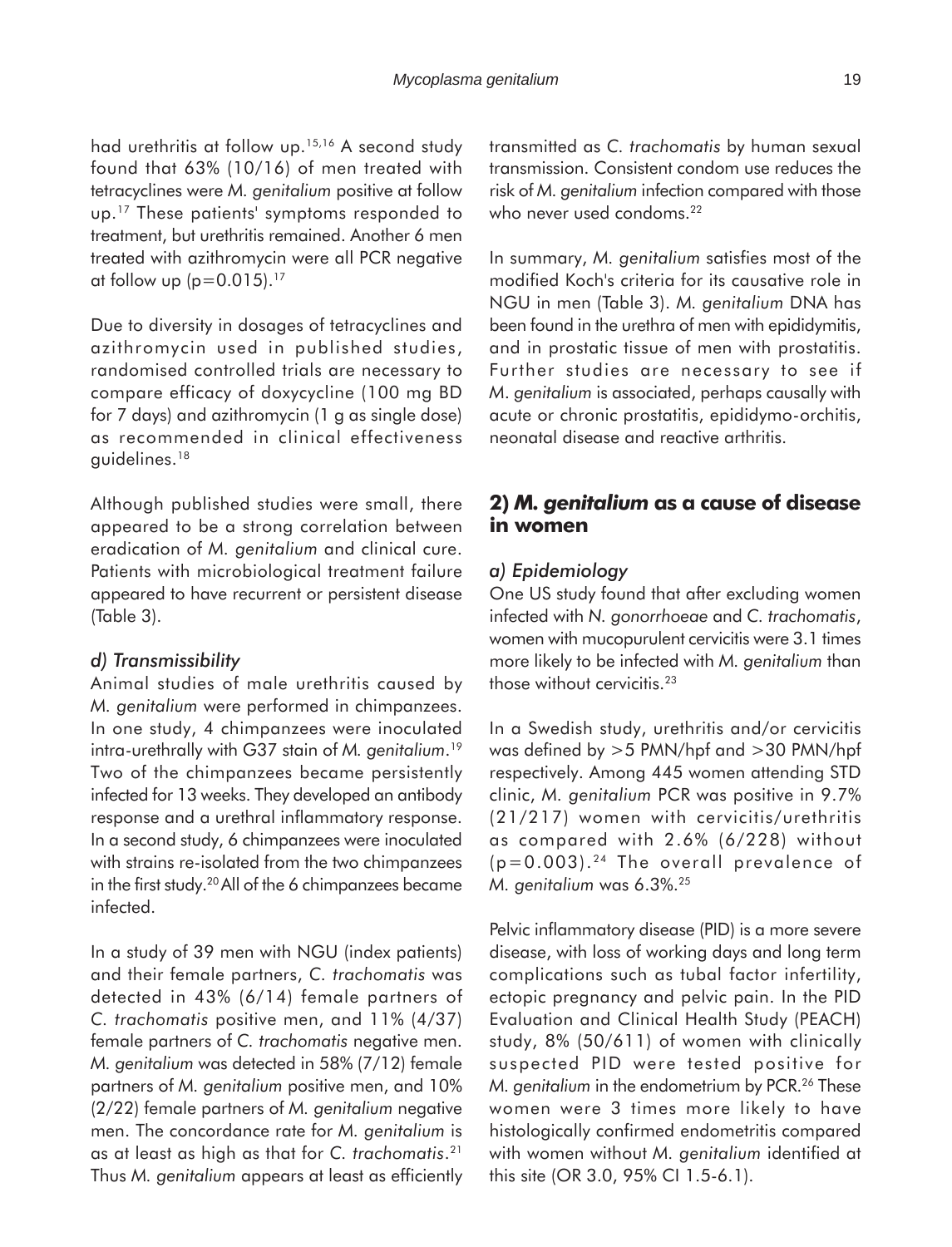## *b) Antibody response*

In a study of 308 infertile women, 22% of 132 women with tubal factor infertility had antibodies to *M. genitalium* as compared to 7% of 176 women with other causes of infertility.<sup>27</sup> After the correction of *C. trachomatis* antibodies, *M. genitalium* is still strongly associated with tubal factor infertility with an OR of 5.6.

There were no studies where antibody response has been evaluated in women with acute infections documented by PCR. The simultaneous detection of *M. genitalium* in lower genital tract and development of antibody response would be invaluable, particularly for PID studies. Such studies are necessary to fulfill the second criteria of modified Koch's postulates.

### *c) Effect of treatment*

In a prospective study on prevalence of *M. genitalium* in Swedish STD patients, 26 *M. genitalium* PCR +ve women were identified. Among 14 women treated with tetracycline, 71% (10/14) were still PCR +ve at follow up  $>$  3 weeks after treatment.<sup>17</sup>

Whereas in 12 women treated with azithromycin, all 10 who returned for follow up were found to be *M. genitalium* PCR-ve.17 The 10 patients who had persistent *M. genitalium* +ve specimens after tetracycline were subsequently also treated with azithromycin, and all had become PCR-ve on follow up.<sup>17</sup>

Like male patients, no controlled trials on treatment efficacy in women have been published. Randomised controlled trials are urgently needed.

#### *d) Transmissibility*

Four female chimpanzees inoculated intravaginally with *M. genitalium* shed organisms for 15 weeks. A vaginal PMNL response was noted but without overt discharge. All inoculated chimpanzees developed a clear cut antibody response.20 When *M. genitalium* was inoculated into oviducts of marmosets and grivet monkeys they developed endosalpingitis, with inflammatory cell infiltration of tubal epithelium, luminal exudates and adhesions similar to that seen after *C. trachomatis* inoculation.28

In a study where index patients infected with *M. genitalium* underwent partner tracing, *M. genitalium* was found positive in 38% (10/26) partners of infected female index patients, and 45% (10/27) partners of infected male index patients.24 In comparison with the transmission of *C. trachomatis*, *M. genitalium* is at least as efficiently transmitted.<sup>21</sup> In conjunction with concordance rates among partners, DNA typing showing the same sequence typing among partners in contrast to unrelated *M. genitalium* positive patients may provide further proof of transmission in future.

In summary, the sexual transmissibility of *M. genitalium* has been documented in animal studies and in the concordance rates of the infection between patients and their partners.

## **3) Update and local epidemiology**

A survey of male patients attending a government STI clinic in Hong Kong has been published recently.29 While *C. trachomatis* was significantly associated with symptomatic NGU, neither *U. ureaplasma* nor *M. genitalium* demonstrated similar significant association with symptomatic NGU (Table 4).29 The reasons for this will be discussed later. In contrast, clinical studies performed in other parts of the world had shown a significant association between *M. genitalium* and NGU, independent of *C. trachomatis* (Table 2).

A recent survey aims to determine the prevalence and risk factors associated with *M. genitalium* infection in young adults from the United States.<sup>30</sup> Among adolescents who participated in a nationwide health study, 4.2% were infected with chlamydia, 2.3% with trichomoniasis, 1% with *M. genitalium* and 0.4% with gonorrhoea. Thus *M. genitalium* appears to have surpassed gonorrhoea in prevalence to become the third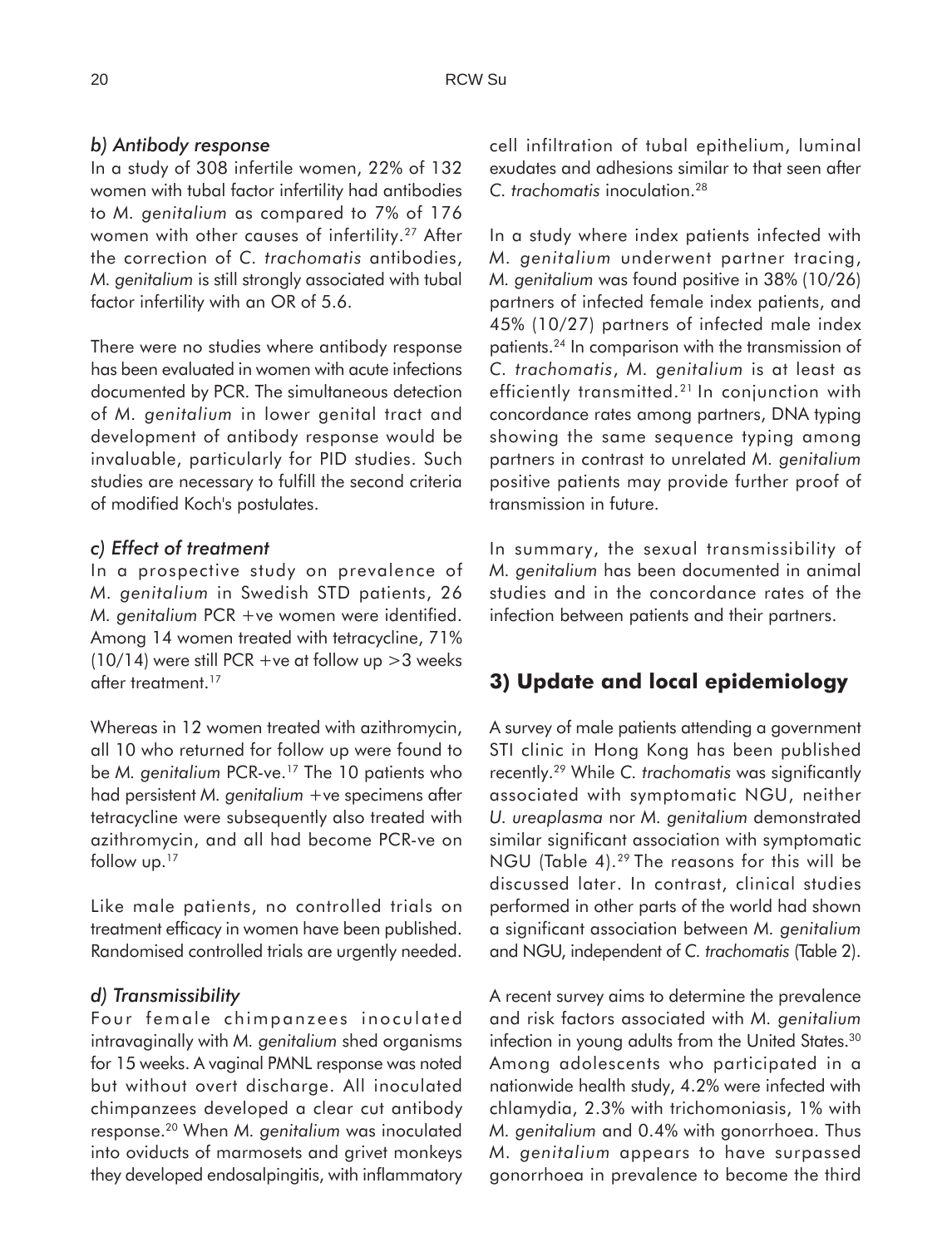| <b>Organisms</b> | <b>Symptomatic NGU</b><br>$(n=98)$ | <b>Asymptomatic controls</b><br>$(n=236)$ | P value<br>(with logistic regression) |
|------------------|------------------------------------|-------------------------------------------|---------------------------------------|
| C. trachomatis   | 49 (50%)                           | 14 (6%)                                   | < 0.001                               |
| U. urealyticum   | 22 (22%)                           | 47 (20%)                                  | 0.535                                 |
| M. genitalium    | 10 (10%)                           | 5(2%)                                     | 0.799                                 |

**Table 4.** Patients with organisms detected by PCR in NGU and asymptomatic controls<sup>29</sup>

most common STD among young people in United States.

The study also showed that *M. genitalium* was strongly associated with sexual activity. The prevalence of *M. genitalium* among those who reported to have vaginal intercourse was 1.1%, compared with 0.05% among those who did not. In multivariate analysis, The prevalence of *M. genitalium* was 11 times higher among the respondents who reported living with a sexual partner, and the prevalence of *M. genitalium* increased by 10% for each additional sexual partner.

A molecular epidemiological study of *M. genitalium* infection in high risk populations of sexually transmitted diseases in Mainland China had been performed.31 It found that the positive *M. genitalium*-DNA detection rate among high risk populations of STDs (16% for STD clinic attendees, 14% for promiscuous group) was significantly higher than that of the control group (1.8% for healthy subjects) (Chi Square=7.82, p<0.01). The positive detection rates in Guandong STD clinics were higher than those from Shanghai, Nanjing and Changzhou areas (Chi Square=8.54, p<0.01).

There was also significant difference in *M. genitalium* detection rate in patients with or without urethritis symptoms  $(p<0.05)$ .<sup>31</sup> In Nanjing, 20% (10/50) were positive for *M. genitalium* in symptomatic group compared with 3% (1/34) in asymptomatic controls. In Jiangmen, the detection rate of *M. genitalium* was 27% (18/66) in symptomatic individuals compared with 6.7% (2/33) in asymptomatic controls.

## **4) Utility of molecular diagnostics for detecting genital mycoplasmas in STD clinic settings of western world**

In contrast to chlamydia PCR, the routine usage of molecular diagnostics in detecting genital mycoplasmas in STD clinics in western world has not been widespread. Most of the diagnostic work has been performed in a few centers only. Good diagnostic tools are only available in the form of 'in-house' PCR assays and commercial nucleic acid amplification tests (NAATs) are not yet available. The access to commercially available NAATs would facilitate further studies, and provide external reference standard.

While treatment failure in *M. genitalium* positive NGU appears common with doxycycline, early reports suggested cure rates of 85% with azithromycin 1 g single dose, and prolonged azithromycin treatment (500 mg on day 1, and 250 mg daily on days 2 to 5) eradicates *M. genitalium* in 95% of cases.<sup>32</sup> Recently one Australian study reported a significant failure rate of 28% (95%CI 15-45%, 9/32) with azithromycin in *M. genitalium* positive NGU, which is supported by in vitro evidence of reduced susceptibility to macrolides.33 Recurrent urethral symptoms following azithromycin therapy only occurred in person with persistent *M. genitalium* infection and resolved with moxifloxacin. Reports indicated differential activity of fluoroquinolones against *M. genitalium*, with moxifloxacin being more active than levofloxacin and ciprofloxacin in vitro.34

A cross sectional survey in Australia showed that 73% of sexual health physicians believed that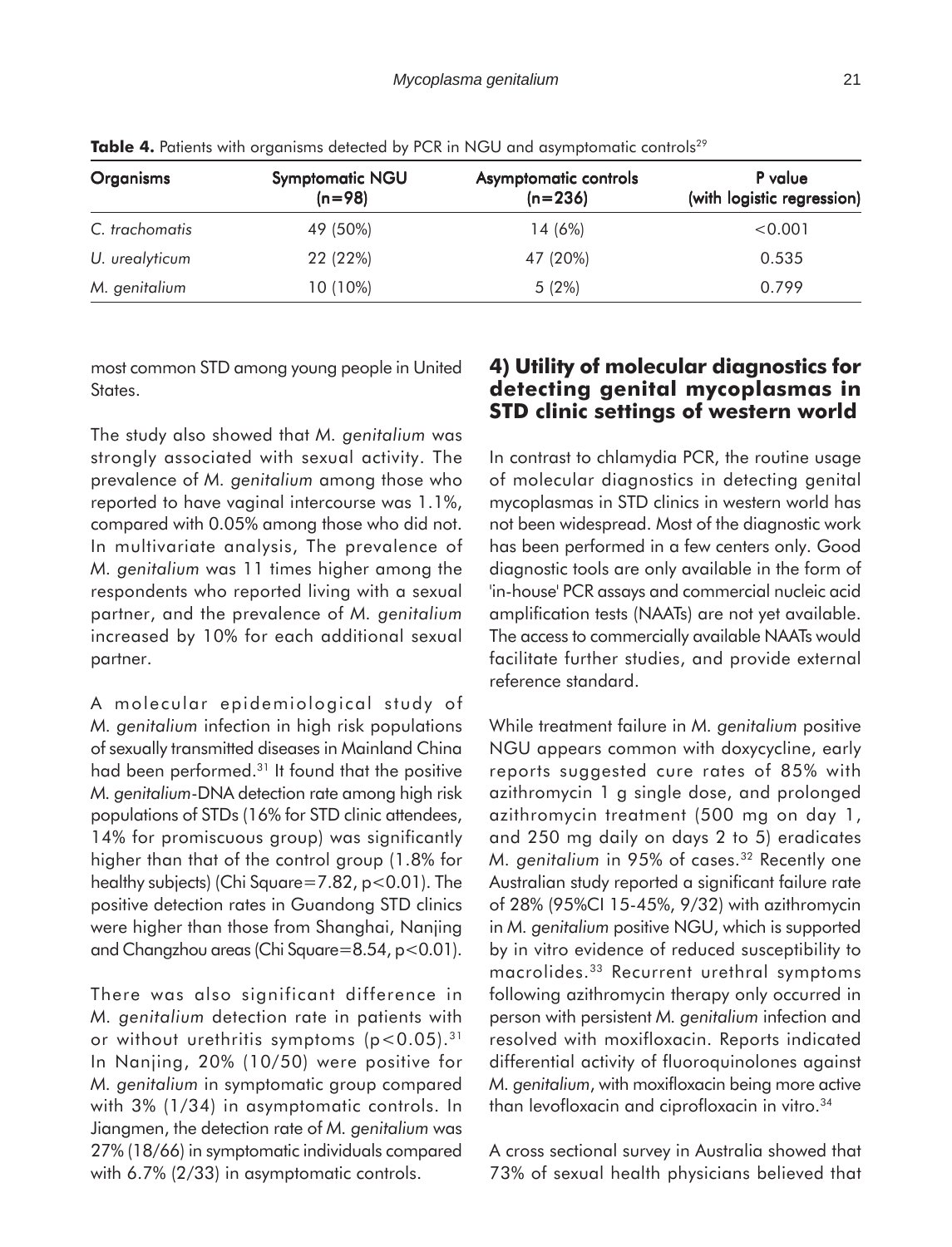female partners of men who present with chlamydia negative NGU were at risk of adverse reproductive health outcomes, and 62% initiate some kind of partner notification for female partners of men with chlamydia negative NGU.35 However only 19% (21/111) of sexual health physicians routinely test for, and 65% sometimes test for, pathogens other than *N. gonorrhoeae* and *C. trachomatis* in men presenting with NGU. These included *M. genitaliu*m, herpes virus, ureaplasma species, *T. vaginali*s and adenoviruses.

The Melbourne Sexual Health Centre in Australia has recently developed treatment guidelines for *M. genitalium* genito-urinary infections (personal communication). A PCR test has been developed by Department of Molecular Microbiology at Royal Women's Hospital to detect *M. genitalium* in the first pass urine specimens and in urethral, endocervical, throat and anal specimens. A single dose of 1 g azithromycin is used as first line for treatment of uncomplicated *M. genitalium* urinary infection. Contacts should be screened and treated empirically with azithromycin also. As around 16% will be resistant to azithromycin, a test of cure 2-4 weeks following treatment is arranged. If treatment failure occurs and re-infection has been excluded, then moxifloxacin 400 mg daily for 10 days is considered after discussion with patient. They should be warned that this is an 'off-label' use as there are no formal evidence based guidelines published yet, and there is a quinolone risk of Achilles tendon rupture. Because of the risk of development of resistance this treatment should be considered second line.

There have been concerns with development of macrolide resistance and subsequent azithromycin treatment failure, which may be associated with widespread single dose azithromycin treatment for NGU of unknown aetiology.<sup>36</sup> The genetic basis for the drug resistance of *M. genitalium* was shown to be mutations in region V of the 23S rRNA gene. Consequently there have been advocates for an extended 5-day course of azithromycin instead of single dose as first line therapy.<sup>37</sup>

Meanwhile British and European Guideline recommendations for persistent or recurrent NGU include azithromycin for 5 days plus metronidazole for *M. genitalium* and trichomonal infection respectively, notwithstanding the non-availability of molecular diagnostics. If the above fails then moxifloxacin may be used as second line.38,39

## **5) Further study/evidence before introducing tests into local STD services**

In the recent local study, there were 10% (10/ 98) symptomatic patients with NGU tested positive for *M. genitalium*, compared with 2% (5/236) asymptomatic patients without NGU.29 This difference was not statistically significant when compared by logistic regression analysis (p=0.799). However clinical studies performed in other parts of the world have shown a strong association between *M. genitalium* and NGU, independent of *C. trachomatis* (Table 2). The low prevalence of *M. genitalium* in this study means that a type II error may have been inadvertently introduced. A larger study, appropriately designed and well performed, will be needed to clarify any possible association of *M. genitalium* with NGU in Hong Kong.

The probability that a test will accurately determine true infection status of a person being tested depends on the prevalence of the infection in population tested. The positive predictive value is very low when one tests a population with a low prevalence of the illness. Thus positive non-culture results in low prevalence settings should be considered presumptive until confirmed.

#### *Conclusions and way forward*

Molecular diagnosis of genital *M. genitaliu*m infection is only performed in few centers as part of their clinical management protocol for those *C. trachomatis* -ve persistent non-gonococcal urethritis patients in the developed countries. Available evidence showed that the local prevalence of *M. genitalium* was low, but this finding may be limited by the study size and hence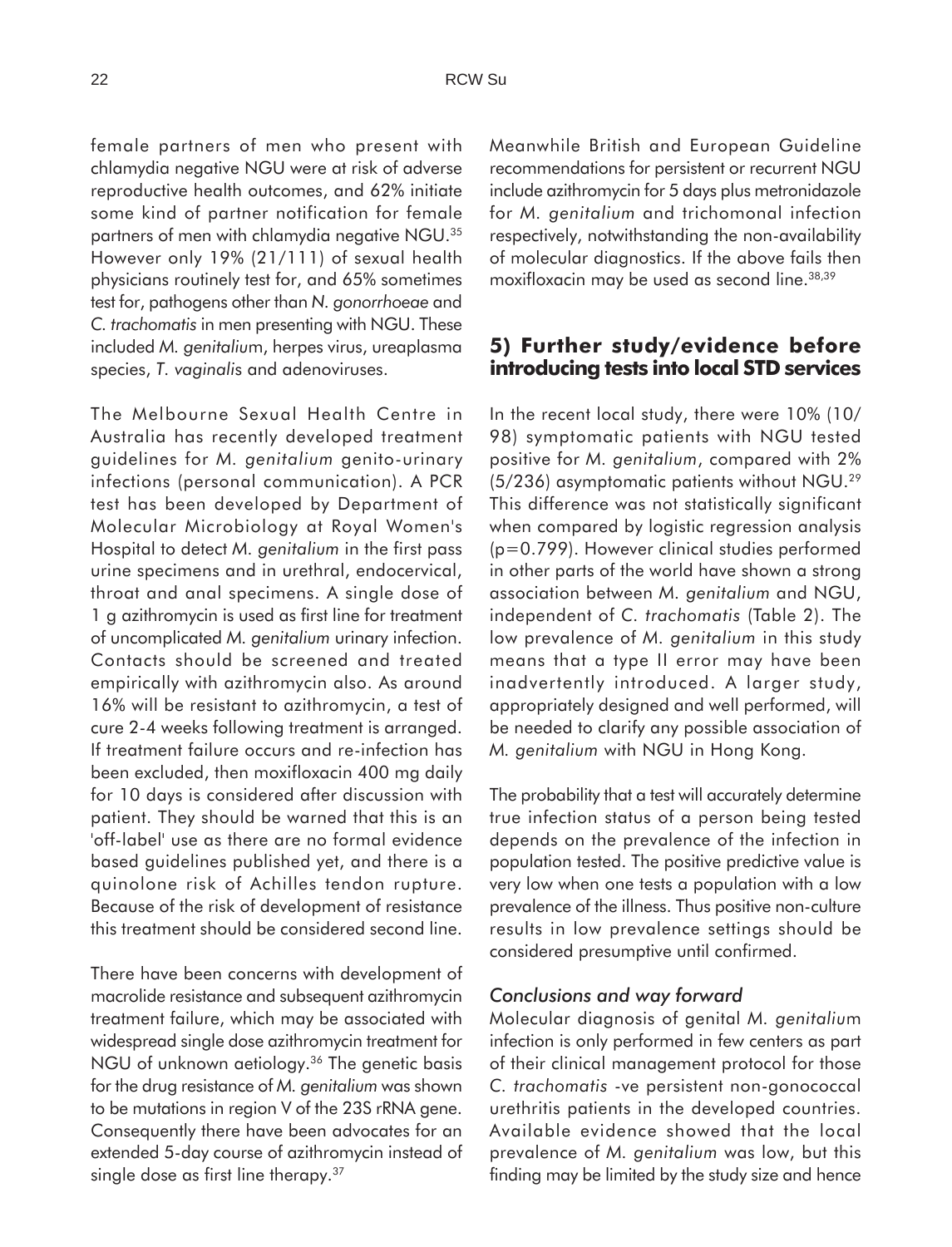power. Currently there is no conclusive evidence to support the introduction of molecular diagnosis for *M. genitalium* genital infection in local STD clinics. Further studies to better define the local prevalence are however of value. Information in this article has been presented at the 15th Meeting of the Scientific Committee on AIDS and STI in June 2009.

## **References**

- 1. Evans AS. Causation and disease: the Henle-Koch postulates revisited. Yale J Biol Med 1976;49:175-95.
- 2. Taylor-Robinson D. The role of mycoplasma in nongonococcal urethritis: a review. Yale J Biol Med 1983; 56:537-43.
- 3. Jensen JS. Mycoplasma genitalium: the aetiological agent of urethritis and other sexually transmitted diseases. J Eur Acad Dermatol Venereol 2004;18: 1-11.
- 4. Tully JG, Taylor-Robinson D, Cole RM, Rose DL. A newly discovered mycoplasma in the human urogenital tract. Lancet 1981;1:1288-91.
- 5. Leung A, Eastick K, Haddon LE, Horn CK, Ahuja D, Horner PJ. Mycoplasma genitalium is associated with symptomatic urethritis. Int J STD AIDS 2006;17: 285-8.
- 6. Mena L, Wang X, Mroczkowski TF, Martin DH. Mycoplasma genitlaium infections in asymptomatic men and men with urethritis attending a sexually transmitted diseases clinic in New Orleans. Clin Infect Dis 2002;35:1167-73.
- 7. Morrency P, Dubois MJ, Gresenguet G, Frost E, Masse B, Deslandes S, et al. Aetiology of urethral discharge in Bangui, Central African Republic. Sex Transm Infect 2001;77:125-9.
- 8. Totten PA, Schwartz MA, Sjostrom KE, Kenny GE, Handsfield HH, Weiss JB, et al. Association of Mycoplasma genitalium with nongonococcal urethritis in heterosexual men. J Infect Dis 2001;183:269-76.
- 9. Johannison G, Enstrom Y, Lowhagen GB, Nagy V, Ryberg K, Seeberg S, et al. Occurrence and treatment of Mycoplasma genitalium in patients visitng STD clinics in Sweden. Int J STD AIDS 2000;11:324-6.
- 10. Janier M, Lassau F, Casin I, Grillot P, Scieux C, Zavaro A, et al. Male urethritis with and without discharge: a clinical and microbiological studey. Sex Transm Dis 1995;22:244-52.
- 11. Horner PJ, Gilroy CB, Thomas BJ, Naidoo Ro, Taylor-Robinson D. Association of Mycoplasma genitalium with acute non-gonococcal urethritis. Lancet 1993;342: 582-5.
- 12. Taylor-Robinson D, Gilroy CB, Hay PE. Occurrence of Mycoplasma genitalium in different populations and

its clinical significance. Clin Infect Dis 1993;17:S66-8.

- 13. Wang RY, Grandinetti T, Shih JW, Weiss SH, Haley CL, Hayes MM, et al. Mycoplasma genitalium infection and host antibody immune response in patients infected by HIV, patients attending STD clinics and in healthy blood donors. FEMS Immunol Med Microbiol 1997; 19:237-45.
- 14. Hannan PC. Comparative susceptibilities of various AIDS-associated and human urogenital tract mycoplasmas and strains of Mycoplasma pneumoniae to 10 classes of antimicrobial agent in vitro. J Med Microbiol 1998;47:1115-22.
- 15. Horner PJ, Gilroy CB, Thomas BJ, Naidoo RO, Taylor-Robinson D. Association of Mycoplasma genitalium with acute non-gonococcal urethritis. Lancet 1993;342: 582-5.
- 16. Horner P, Thomas B, Gilroy CB, Egger M, Taylor-Robinson D. Role of Mycoplasma genitalium and Ureaplasma urealyticum in acute and chronic nongonococcal urethritis. Clin Infect Dis 2001;32:995- 1003.
- 17. Falk L, Fredlund H, Jensen JS. Tetracycline treatment does not eradicate Mycoplasma genitalium. Sex Transm Infect 2003;79:318-9.
- 18. Workowski KA, Berman SM. Centres for Disease Control and Prevention. Sexually transmitted diseases treatment guidelines 2006. MMWR 2006;55:35-8.
- 19. Taylor-Robinson D, Tully JG, Barile MF. Urethral infection in male chimpanzees produced experimentally by Mycoplasma genitalium. Br J Exp Pathol 1985;66:95-101.
- 20. Tully JG, Taylor-Robinson D, Rose DL, Furr PM, Graham CE, Barile MF. Urogenital challenge of primate species with Mycoplasma genitalium and characteristics of infection induced in chimpanzees. J Infect Dis 1986; 153:1046-54.
- 21. Keane FE, Thomas BJ, Gilroy CB, Renton A, Taylor-Robinson D. The association of Chlamydia trachomatis and Mycoplasma genitalium with non-gonococcal urethritis: observations on heterosexual men and their female partners. Int J STD AIDS 2000;11:435-9.
- 22. Pingmin W, Yuepu P, Jiwen Z. Prevalence survey on condom use and infection of urogenital mycoplasmas in female sex workers in China. Contraception 2005; 72:217-20.
- 23. Manhart LE, Critchlow CW, Holmes KK, Dutro SM, Eschenbach DA, Stevens CE, et al. Mucopurulent cervicitis and Mycoplasma genitalium. J Infect Dis 2003;187:650-7.
- 24. Angrius C, Lore B. Chlamydia-like symptoms can have another aetiology. Mycoplasma genitalium-an important and common sexually transmitted disease. Lakartidningen 2002;99:4854-9.
- 25. Angrius C, Lore B, Jensen JS. Mycoplasma genitalium: prevalence, clinical significance, and transmission. Sex Transm Infect 2005;81:458-62.
- 26. Haggerty CL. Evidence for a role of Mycoplasma genitalium in pelvic inflammatory diseases. Curr Opin